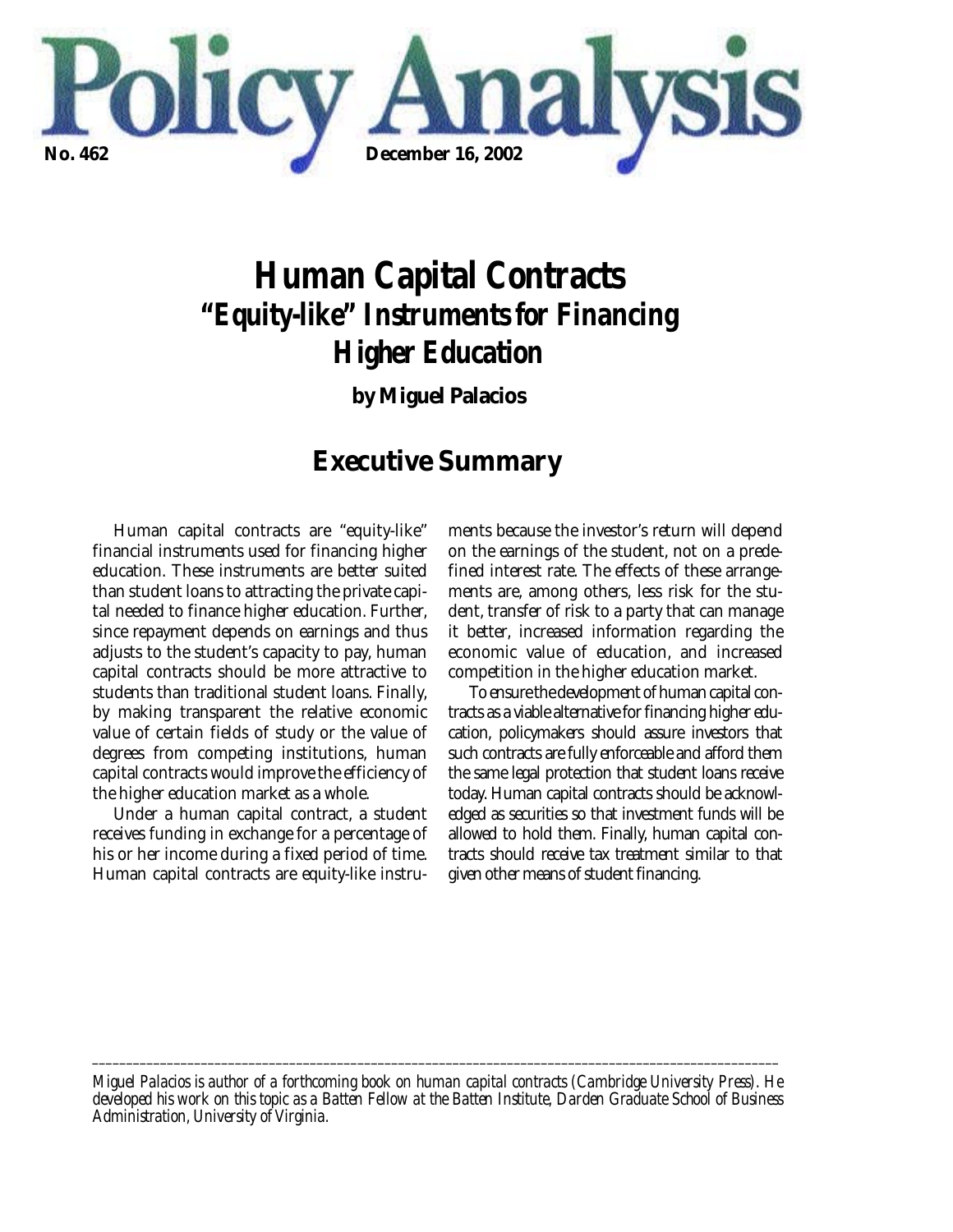**The development of human capital contracts requires minimal, if any, resources from government and increases the efficiency of the education market.**

## **Introduction**

Human capital contracts are innovative financial instruments for the private financing of higher education. These instruments have the potential to increase the amount of funding available for students and reduce the cost of education financing. That would translate into more opportunities for students, particularly students from lower-income households, to pursue a higher education. The development of human capital contracts requires minimal, if any, resources from government and increases the efficiency of the education market. In the words of Milton Friedman, it promotes equality of opportunity and addresses the sources of income inequalities without "impeding competition, destroying incentive, and dealing with symptoms, as would result from outright redistribution of income, but by strengthening competition, making incentives effective, and eliminating the causes of inequality."1

Human capital contracts should be welcomed at a time when there is a need for new methods of financing higher education. With education costs rising steadily and a shortage of student aid, new instruments are needed to finance students who have the capability and desire to go to college but do not possess the needed resources.

This paper discusses the shortcomings of fixed-payment student loans and the reasons that "equity-like" instruments are better suited for students' needs. The paper describes human capital contracts, discusses their major advantages, and illustrates how they can develop. It also discusses the major challenges that must be overcome for human capital contracts to succeed. Finally, the paper describes some of the important issues associated with human capital contracts for policymakers and administrators of higher education.

## **Market Failure in the Financing of Education**

There are many reasons for pursuing a higher education. The enjoyment of learning and the value of the college experience are good reasons in themselves. Also important are the economic benefits that education brings to students and society in general. Thus, education can be seen as an investment with expected returns. The investment is in human capital, and the returns are in the form of higher earning capacity. The term "human capital" conveys the concept that an individual's knowledge and skills are assets.<sup>2</sup>

The systematic measurement of the relationship between education and earnings has been studied for at least  $65$  years.<sup>3</sup> Today many studies show that education is an attractive investment for the individual.<sup>4</sup> Society also benefits, although the magnitude of these benefits is still a matter of debate.

The fact that education offers attractive returns on investment should create opportunities for those who possess the capital to finance the education of students. The traditional mechanism used for that purpose is student loans. However, the nature of student financing creates barriers that prevent the natural flow of private capital in the form of loans to this area. As a result, not enough capital is made available for students who need to finance their studies.

Barriers to student loan financing result from the uncertainty faced when investing in additional education and from the intangible nature of human capital. To better understand the nature of this uncertainty, consider the contrast between investing in education and investing in a tangible asset such as a house. Whereas a house is relatively easy to value, the value of a college education is far more uncertain. Some students fail to complete their studies, others' skills become obsolete, and many choose career paths with a low earning potential. The student might invest in a skill only to find out later that the skill is worthless or of little value. In the case of a house, however, leaving catastrophic events aside, the benefits provided by the house will not change in the foreseeable future and its value will fluctuate with the appraisal of land in the neighborhood, a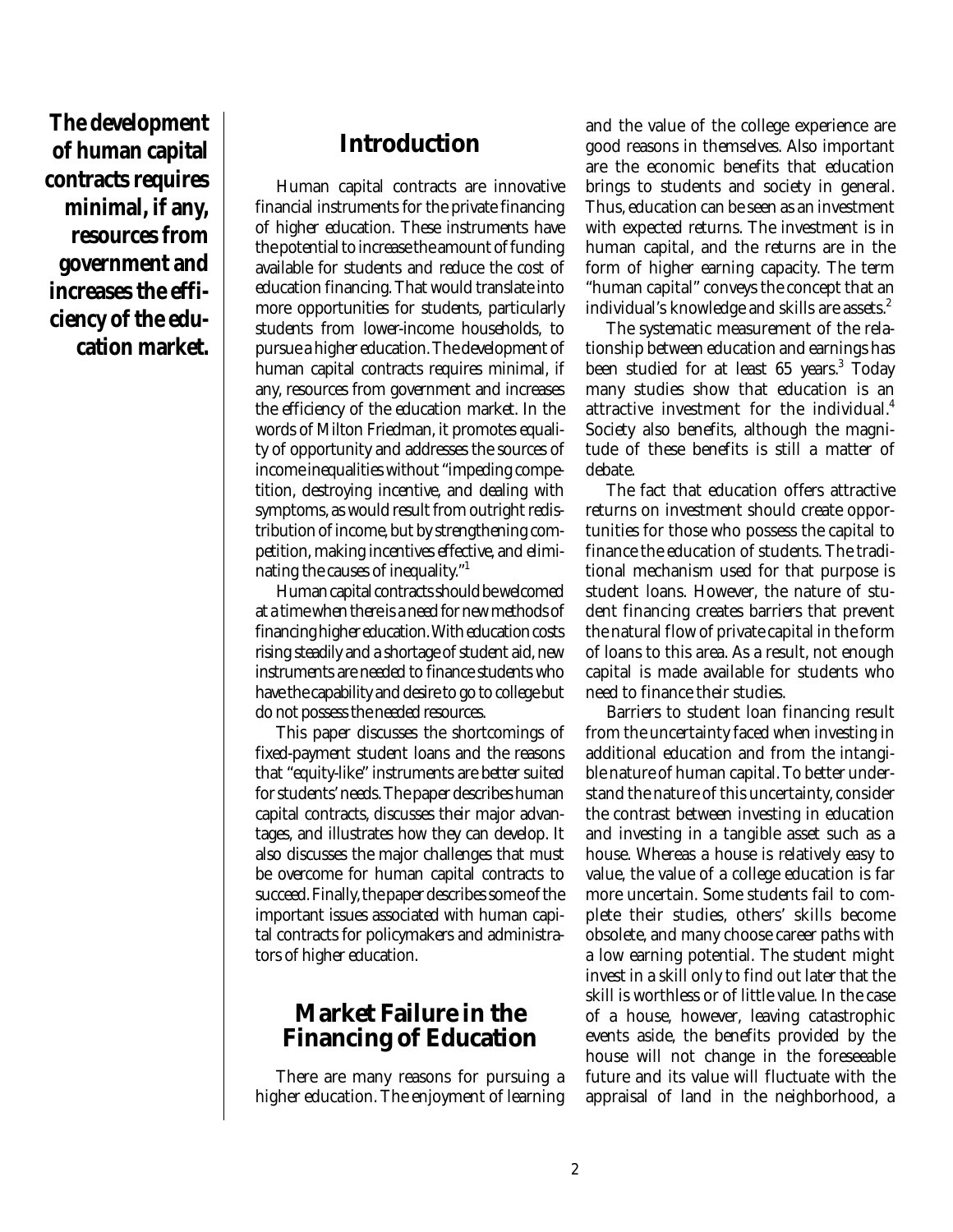much milder fluctuating than that of earnings and employment.

An investor who finances a student faces the additional problem of not knowing the true intentions of the student. Whereas a house can be valued independent of the activities of the owner, the value of the investment in education will depend on the student. Because the student will always know more about his or her own intentions and abilities than anyone else, investors will always be at a disadvantage with respect to information about the student's future earning potential.

A second source of uncertainty stems from the illiquidity of the education investment. If a homeowner cannot continue making the mortgage payments, the owner has the option to sell the home. Moreover, the lender is able to hold the house as collateral for the loan so that if the owner refuses to sell it, the lender can take possession. By contrast, a student cannot sell himself or offer himself as collateral for an investment, fortunately.

The difficulty of valuing the investment and the illiquid nature of the asset make student loans very risky for lenders. Therefore, private-sector loan institutions have stayed away from financing education in the past. Unless these problems are addressed, involvement of private capital in funding higher education will remain marginal.

### **Addressing the Problems of Financing Education**

Risky projects, however, still obtain financing in capital markets by offering the investor a share in the profits generated by the investment. The financial success in the event that the investment does well compensates the investor for the additional risk taken in the investment. Thus, an instrument that allows investors to share in the success of students, as well as in their failures, would be more appropriate than student loans for financing education. In 1955, Milton Friedman described broadly how such a system could work. In doing so, he laid the

foundation for a different approach for financing higher education.<sup>5</sup>

Friedman's ideas had an important impact in the policy arena. Soon after he introduced them, academics and policymakers started envisioning how to implement such a system. Eventually, a hybrid between traditional loans and Friedman's proposal came in to being in the form of income-contingent loans, of which Yale's Tuition Postponement Program is the most commonly cited example.<sup>6</sup> Those programs, however, were truncated by the introduction of subsidized federal loans.

Subsidized federal loans became the popular means for financing higher education, and today are an important resource for most students. However, they are not the optimal solution since instead of addressing the problems described above, they transfer the risk of the investment to the taxpayer. Further, because government's resources are not unlimited and education costs are rising, the extra burden must increasingly be borne by the student.

Friedman's ideas should be reconsidered as a way to address increasing education costs and limited government resources. The following section describes how this idea can be implemented and the advantages it offers for students, investors, and the higher education market as a whole.

## **How Human Capital Contracts Work**

The proposed solution attempts to create financial instruments that allow equity-like investments in higher education. The instrument would be a contract by which an individual obtains resources to finance his or her education by committing a percentage of his or her income for a predefined period of time after graduation. Such an instrument is referred to here as a human capital contract.<sup>7</sup> To understand better how a human capital contract would work, consider the following example:

**The instrument would be a contract by which an individual obtains resources to finance his or her education by committing a percentage of his or her income for a predefined period of time after graduation.**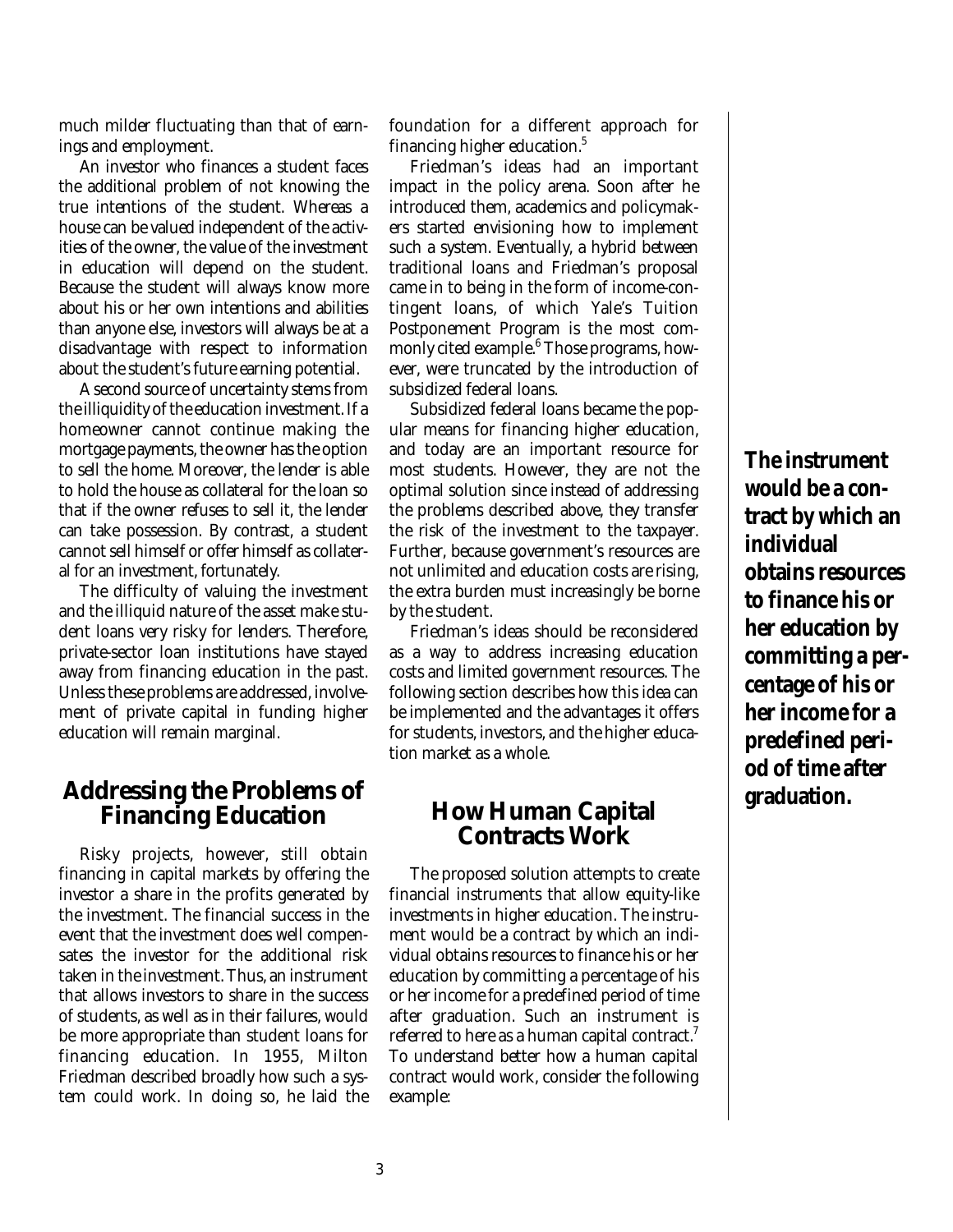**The nature of the contract protects the student against periods in which earnings are small or nonexistent. Further, it relieves the student from high payments if his or her career path is less prof-**

> **itable than planned.**

John needs \$10,000 to finance his last year of college. He has already exhausted the other resources typically available for students, such as federal student loans, and thus needs to find another source to meet his expenses. John approaches a human capital fund administrator and asks for \$10,000. John's application is studied, and after considering such variables as the school he is attending, his field of study, and his grades, John is offered the \$10,000 if he agrees to pay 4 percent of his income for 10 years after completing his studies. John receives the \$10,000, completes his studies, and joins the labor force. For the next 10 years, he will pay 4 percent of his income to the human capital fund.<sup>8</sup>

The following features should be noted about the above contract. First, John might end up paying less or more than the \$10,000 he received. As with equity investments, the return that investors obtain is uncertain. Second, the total amount that John pays will depend on his income, which is linked to his capacity to pay. If he does well, the investor does well; if he doesn't, the investor loses. Thus, John's interests are, for the most part, aligned with those of the investor. Third, the amount that John will have to "repay" each month will not be an immediate consideration when he is deciding what career path to choose or whether or not to change jobs. In other words, John will have greater financial independence than if he had a fixed obligation. The following discussion explains these benefits in more detail.

#### **A Convenient Instrument for Students and Investors**

Human capital contracts are convenient for students and investors for at least four reasons: (1) they relieve the student from any uncertainty about being able to make fixed loan payments, (2) they virtually eliminate default due to financial distress, (3) they are

means and needs blind, and (4) they give a subsidy to those who most need it during the repayment period.

*Reduced Uncertainty for the Student.* As discussed earlier, investing in higher education is risky. Students know that on average the investment is a sound one, but they also know the amount of their future income is highly uncertain. As a result, students who take debt to finance their education face the possibility of not being able to meet their fixed monthly payments to pay back their loans. With a human capital contract, that uncertainty is greatly reduced, because payments will depend on earnings. The nature of the contract protects the student against periods in which earnings are small or nonexistent. Further, it relieves the student from high payments if his or her career path is less profitable than planned.

The reduction in uncertainty for the student translates into greater uncertainty for the investor. But the investor is in a much better position than the student to diversify risk. Investors can invest in multiple human capital contracts, reducing the uncertainty of what they will receive. $9$  High-income earners will end up covering the losses produced by low-income earners. Thus, investors enable students to pool a fraction of their future earnings with others' earnings, in the same way insurance companies do when they allow individuals to pool the risk insured with others who face similar risks.

*Human Capital Contracts Virtually Eliminate Default due to Financial Distress.* From an investor's point of view, the fact that payments adjust with income means fewer defaults. Defaults will not be eliminated completely, since some students will try to evade their payments even when they have the means to make them and others will be in financial distress due to other circumstances, but the difficulty of honoring fixed payments during low-income periods will be greatly reduced.

*Human Capital Contracts Are Means and Needs Blind.* Unlike human capital contracts, which depend on students' expected future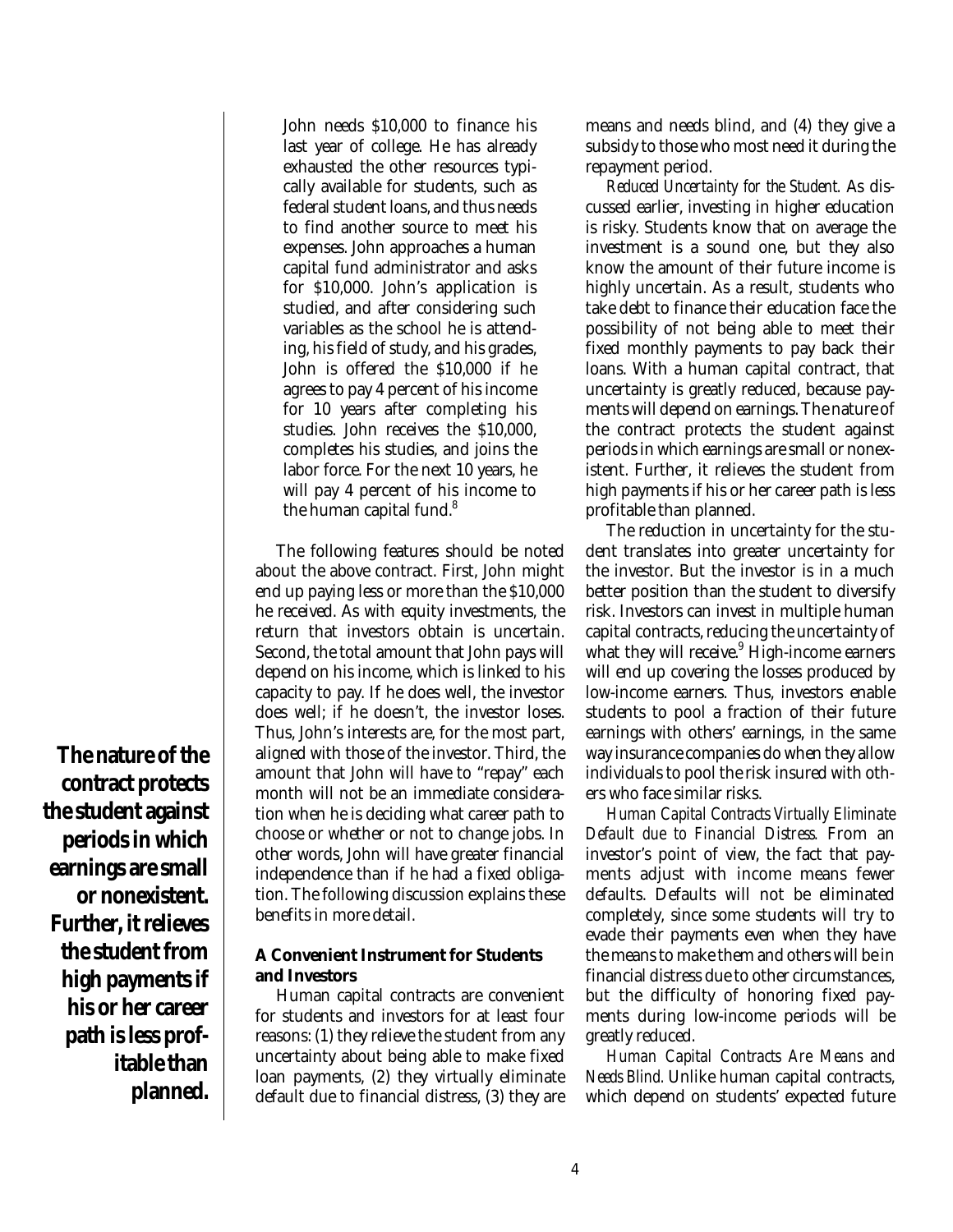income, traditional loans depend on assets that can be offered as collateral. With traditional loans, those who do not have any assets to offer as collateral are at a disadvantage. Those are precisely the people who would benefit most from additional education. The availability of human capital contracts, on the other hand, depends on what the student is studying and where the student studies rather than the student's background.

*Subsidy Given Only to Low-Income Earners.* The difference between the value of financing received by the student and the value of the payments made by the student can be interpreted as a subsidy based on long-term need. Rather than giving a subsidy to everyone, as is the case with subsidized student loans, or to those who have need for financing *when enrolling in a higher education program,* a human capital contract ends up giving the subsidy *only to those who need it after making the investment in education.* As mentioned before, this subsidy ends up coming from high-income earners who pay more than the cost of their financing.<sup>10</sup>

#### **Increased Efficiency of the Higher Education Market**

In addition to being convenient instruments for students and investors, human capital contracts will have a positive impact on the higher education market. Let's define the price of a human capital contract as the percentage of income that a student agrees to pay back to the investor *per* dollar provided. Following the sample human capital contract described earlier, the price of John's human capital contract is .004 percent per dollar provided (4 percent of income divided by \$10,000 provided).

The pricing of human capital contracts will be based on the investor's expectations of a student's future income during the repayment period. Those expectations will depend on the school that the student is attending, the student's field of study, and other factors considered relevant to the student's future earnings. Thus, by observing the price of these contracts, comparisons of earnings

expectations will be possible in an easy, straightforward manner. Comparing expected earnings will give more information to prospective students, making more transparent the decision about what school to attend or what field to pursue.

More important, however, such comparisons will reveal information about the economic value of certain fields of study *compared to their cost.* For example, two students attending law school at two different universities might be offered human capital contracts at the same price, implying that investors value the future earning potential for both students equally. However, if both students were to finance all their expenses through human capital contracts, the student attending the more expensive school would have to commit a higher percentage of income. Therefore a student deciding which school to attend will have an economic incentive to attend the cheaper school. In another example, two students attending different schools might be offered human capital contracts with different prices but end up committing the same percentage of income to cover all expenses. This will be the case only if investors' expectations regarding future earnings are *proportional* to the total expenses that students incur. For instance, if human capital contracts for school A are twice as expensive as those for school B (which means that investors see twice as much potential earnings in school B), but school B is twice as expensive as school A, the percentage of income that students will have to commit in either case will be the same. In that case, the student has an incentive to attend the school *with the highest expected income* rather than the cheapest one.

This analysis also holds for different fields of study in the same school. In particular, the tuition fee that a student pays to a university or college does not often correspond to the costs of the field of study taken or to the expected future earnings. For example, courses that do not require special laboratories and equipment are probably cheaper than those that do need them. However, a student usual**In addition to being convenient instruments for students and investors, human capital contracts will have a positive impact on the higher education market.**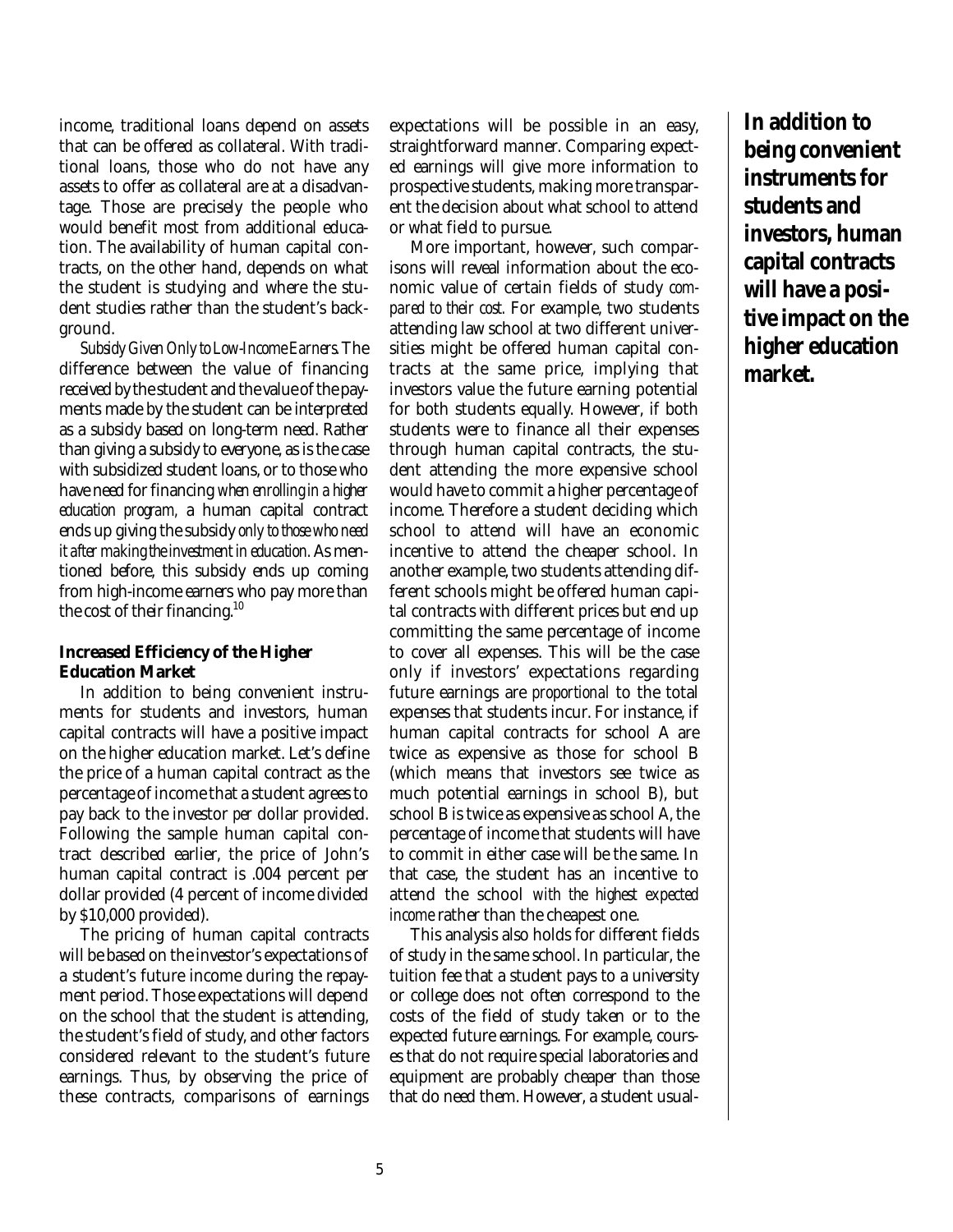**Comparisons between the price of human capital contracts and education costs would improve the efficiency of the higher education market.**

ly pays the same for either type of course. The result is a subsidy from the student who enrolls in relatively cheap courses to the one who takes expensive courses. Human capital contracts would create pressure to apply the "true" cost to each particular field, since the price of these contracts for inexpensive fields of study relative to their future earnings will be higher than it would be if the costs were apportioned correctly.

Comparisons between the price of human capital contracts and education costs would improve the efficiency of the higher education market by making more transparent the economic benefits and costs of attending particular institutions. As discussed above, students would be attracted to schools with a favorable relationship between their expected benefits and costs and to schools that offer higher future earnings. The result would be more competition between schools, with the student benefiting from lower relative costs and the incentive to pursue higher future earning opportunities.

#### **Development of Human Capital Contracts**

The introduction of human capital contracts could transform the way in which colleges and universities currently fund themselves and their financial aid offices. The following discussion goes beyond the execution of individual contracts to explore how human capital contracts could develop into the main funding source for higher education finance. The process can be broken down into three stages: (1) the creation of individual contracts, (2) the creation of funds, and (3) the securitization of the contracts.

In the first stage, as discussed above, an investor provides financing to a student in exchange for a percentage of income after graduation. But the process should not stop there. One of the rationales for human capital contracts is the transfer of part of the inherent risk of future earnings. During the first stage, part of the risk has been transferred to the investor. Investors will, in turn, take steps to manage their risk through diversification, which leads to the second stage: the creation of human capital funds.

Human capital funds would invest in large numbers of students, decreasing investors' exposure to the fluctuations in earnings of a single student. The revenue stream from a large number of students will fluctuate on a much narrower band than do individual earnings. As high-income earners compensate for low-income earners, the investor is protected through diversification.

Human capital funds can be set up to appeal to different types of investors. Some investors will be interested in certain fields of study, others in certain types of students, and perhaps others in certain schools. Some funds will be established on purely economic grounds, but others may be established on more altruistic grounds.

For example, the total percentage of income that students would have to commit for certain fields of study that are expensive relative to the graduates' earnings would be very high. Interested investors could set up a fund for these students at a "subsidized" level; students would still pay a percentage of their income, but their payments would not likely be enough to cover the cost of their education.

But the fund set up by such altruistic investors would be much *more effective* than would simply giving the money away in a scholarship. Its effectiveness derives from the difference in the number of students that can be financed with a human capital contract, versus the number of students that could be funded through scholarships. To make this point clear, assume that a person donates \$10,000, which will pay tuition of \$1,000 to 10 students. If the \$10,000 were given to fund human capital contracts and each student paid back only \$500, measured in present value, the \$10,000 would finance 20 students (\$10,000 divided by \$500 "lost" per student). The money for the additional 10 students came from part of the earnings of the recipients of financial aid, without hurting their personal finances. Because recipi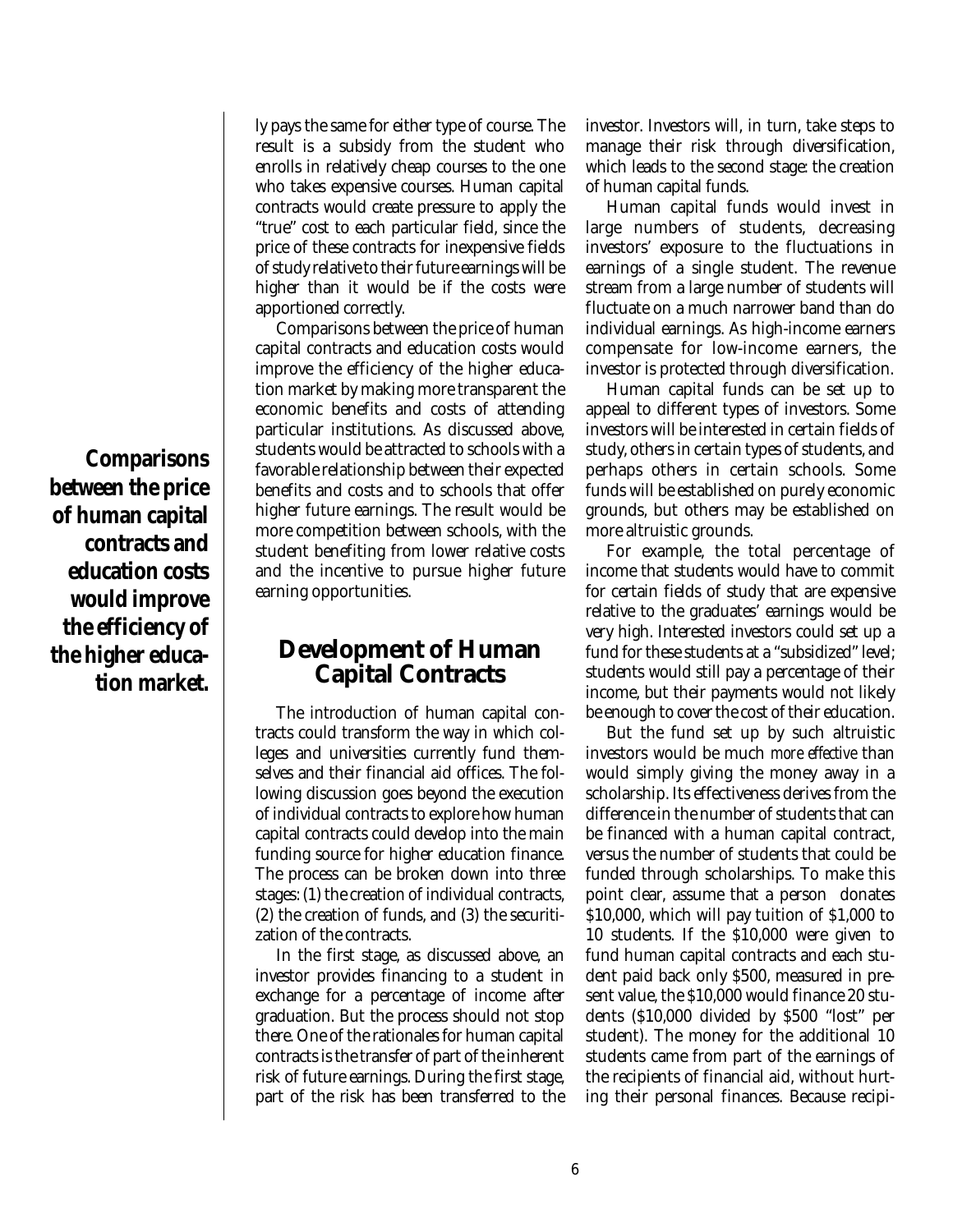ents of scholarships do not have to contribute back in any way upon graduation, even when their earnings provide enough means to do so, donors give up a possible source of resources that could be used to finance other students.

One type of fund that might be of particular interest to universities is the alumni fund. Alumni tend to be loyal to their alma maters and are an important source of funding for their schools. By giving money to their schools, alumni are sharing their success with the institution. Alumni may be willing to increase their contributions if they can expect a return on their investment. Thus, human capital funds provide alumni relations offices with a new way of attracting capital.

Beyond fund creation comes a third stage in which the number of investors increases. This is achieved through asset securitization, through which investors can sell a portion of the proceeds of the fund to other investors and institutions. The securitization of a fund allows a person to have a portion of a fund, with the advantages of diversification, without having to invest the whole amount of money required to gain the advantages of diversification.

Securitization plays an important role in financial markets, since it facilitates investments by individuals in activities in which otherwise only financial institutions could participate. This in turn increases the funds available (by appealing to a wider public) and decreases the cost of capital (by skipping the financial intermediary). The advantage for students is obvious: a lower cost for financing their studies.

Having described the stages through which human capital contracts would evolve, I will now turn to the challenges, both philosophical and practical, that will have to be overcome before this instrument can be made widely available.

#### **Challenges Facing Human Capital Contracts**

#### **Issues for the Student**

The willingness of students to enter into these kinds of contracts will depend on what other options are available for financing their studies. Further, the effects of these contracts on the students have ethical implications that should be discussed.

*Other Available Options.*Yale discontinued its Tuition Postponement Program after the government introduced its federally guaranteed student loans. The extensive discussions about alternative student financing mechanisms that took place during the 1960s and 1970s came to a halt when less-expensive subsidized student loans became widely available. Although the last 25 years witnessed the introduction of a subsidized system that improved conditions for students, that system will not meet the demand for additional resources as costs continue to increase.

*Ethical Implications of Human Capital Contracts.* Some opponents of human capital contracts have likened the idea to partial slavery.<sup>11</sup> These claims are groundless as long as students are free to make their own career choices and employment decisions at all times. Technically, the student "sells" a percentage of his or her future income, but that is different from the student "selling" himself. The notion that selling one's income is slavery may stem from the institution of indentured servitude. However, the fundamental difference is that with slavery or indentured servitude the master has authority over what the slave or servant does. *The essential element is lack of free will, not ownership of earnings.* If we were to accept the thesis that ownership of a percentage of future earnings is slavery, we could all consider ourselves slaves of the tax-imposing state. Moreover, current student loan obligations can only be paid from future earnings, thus student loans also entitle the lender to a student's future earnings. The only difference between the loan obligation and the human capital contract obligation lies in the method of estimating what part of future earnings belongs to the party that provided financing to the student.<sup>12</sup>

A subtler problem arises from the fact that investors would offer unequal conditions to different schools, careers, and individuals. Should we be concerned if the terms offered to engineering and law students are **Some opponents of human capital contracts have likened the idea to partial slavery. These claims are groundless as long as students are free to make their own career choices and employment decisions at all times.**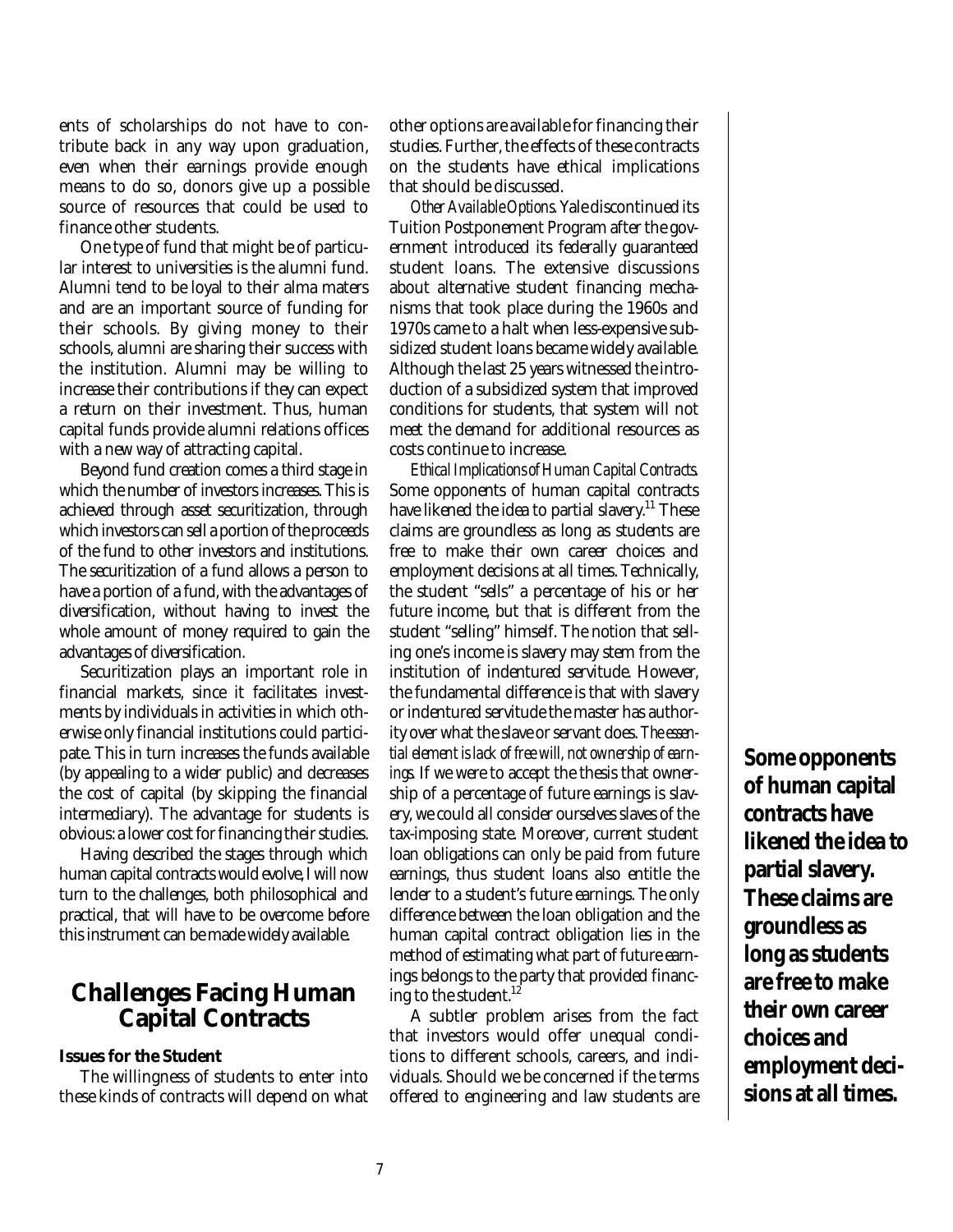**The issue of contract enforceability will only be determined with certainty when one of these contracts is challenged in court and a favorable ruling is obtained, or when human capital contracts are recognized in every state or at the federal level.**

more attractive than those offered to history and philosophy students? If it is in society's interest to have individuals pursue fields of study that do not typically yield high monetary rewards, it can be argued that human capital contracts could create incentives to act against what would appear to be society's larger interest.

Indeed, there are several professions in which public benefits can be substantially higher than private benefits. In economic terms, the difference between a private benefit and a public one is referred to as an *externality*. Economic theory teaches that the welfare of society is impacted by the underinvestment in activities that offer greater public benefits than private ones. By revealing the differences in private retruns from different fields of study, human capital contracts would make it easier to identify effective ways of dealing with those externalities.

Another concern is that certain groups, for example women or racial minorities, would be offered less favorable contracts, given that their earnings expectations are lower. Although such differential pricing will not necessarily take place,13 market forces will tend to reflect these differentials in earnings expectations. However, human capital contracts would not be the *cause* of such earning differentials, they would simply reflect the expected earnings of different groups.

We might not like the information that a free-market-driven instrument like human capital contracts would offer us regarding the value of earnings for different careers and groups, but that is not a reason to reject the instrument. Rather, such information makes society's decisions more transparent and should be seen as an opportunity to improve society's decisionmaking.

#### **Issues for Investors**

The major area that concerns potential investors is the effectiveness of the legal framework in protecting their rights. The most important challenges from their perspective lie in enforcing the contract and accurately estimating a student's income upon graduation.

Concerns about enforceability of human capital contracts were what stopped Human Capital Resources, a company that first planned to implement human capital contracts in the United States during the 1990s, from continuing their project. According to HCR, there were two legal modifications required to make these contracts enforceable.<sup>14</sup>

HCR claimed that because certain states prohibit the assignment of future income, residents of those states could challenge the validity of the contract in state courts. Given that students commit part of their future income when they engage in a human capital contract, it is not certain what the court ruling would be. Thus, investors would face significant legal uncertainty when investing in human capital contracts.

HCR also claimed that human capital contracts require the same protection from bankruptcy laws that traditional student loan lenders enjoy. Students cannot disavow their obligations to student loan lenders, even under bankruptcy, for seven years after graduation. Giving the same protection to investors in human capital contracts would reduce the risk of recent graduates declaring themselves bankrupt to avoid their payments.

Such concerns are not universally accepted. MyRichUncle (to the author's knowledge the only company offering human capital contracts today) considered the legal risk low and proceeded to offer human capital contracts to students.15 MyRichUncle manages a pool of funds that has financed students in several universities. This year their first "graduates" started repaying their obligations.

The issue of contract enforceability will only be determined with certainty when one of these contracts is challenged in court and a favorable ruling is obtained, or when human capital contracts are recognized in every state or at the federal level. From MyRichUncle's experience, it should be possible to determine in a few years whether or not the legal framework in most states protects the investor. Regardless of the outcome, however, legislation that makes these contracts clearly enforceable would lower the uncertainties faced by investors.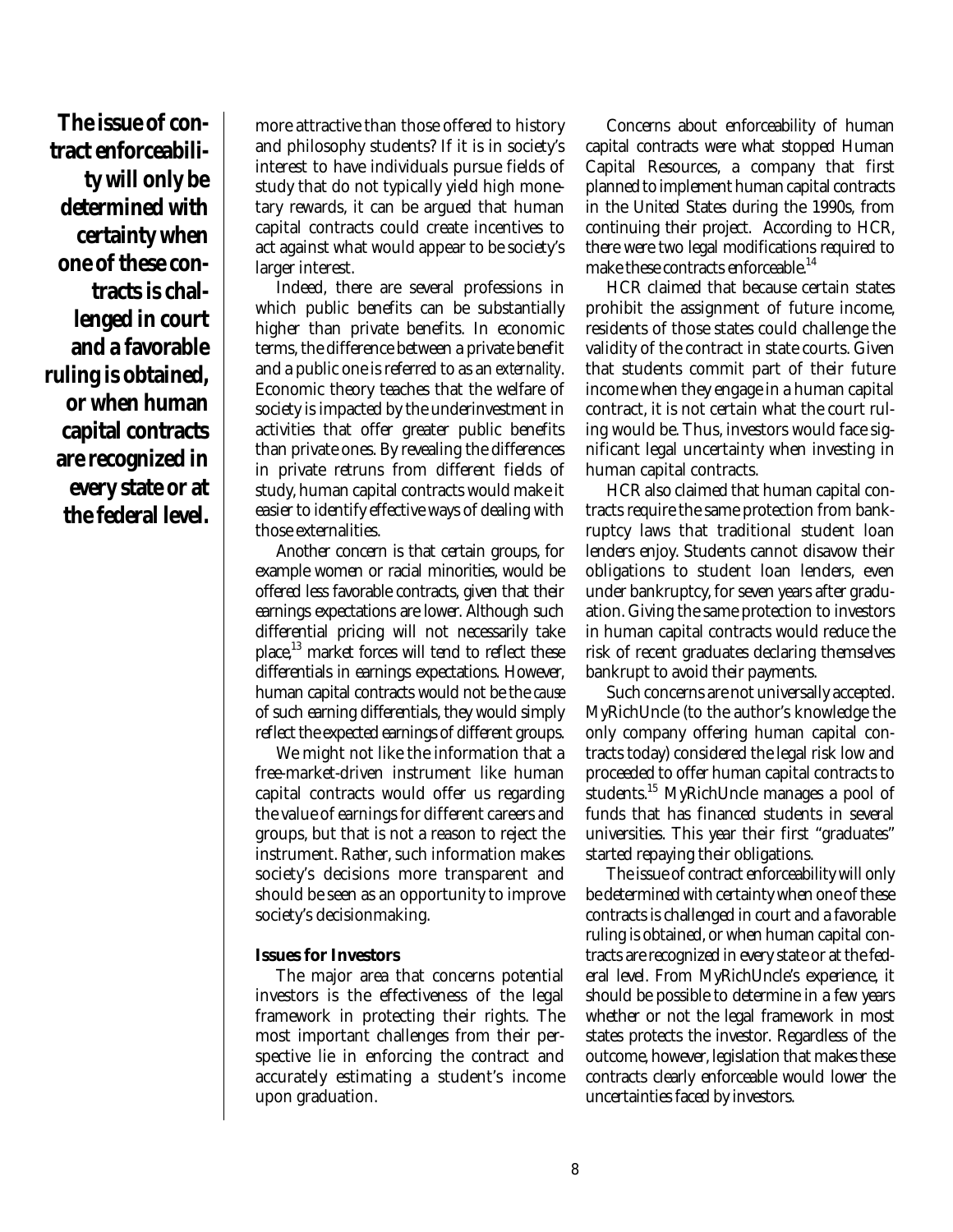Assuming that contracts are enforceable, investors face two more important challenges. They will have to (1) accurately measure students' incomes and (2) deal with adverse selection.

*Determining Individuals' Incomes.* Students will have an incentive to hide and postpone earnings during the repayment period. To address this, investors will have to devise methods for determining a student's income accurately. The best protection will probably come from having access to the student's income tax returns. Still, this would not provide complete protection because there are several mechanisms that the student can use to postpone income. For example, stock options might be designed so that they can be exercised after the repayment period. Thus, investors will also want access to students' employment agreements. Also, the human capital contract should probably state that "noncash" sources of income will be considered as earnings for the purpose of the contract.

*Adverse Selection.* The most pervasive challenge that investors face is adverse selection. Adverse selection arises as a result of the asymmetry of informaiton between the student and the investor. Students who have information that would lead investors to place a higher estimated value on the student's future earnings would find the human capital contract expensive, and, conversely, students who have information that would lead investors to lower their expectations of the student's future earnings would find the contract cheap. Those who find the contract expensive will seek other sources of funds, and those who find it cheap will be very attracted to it. As a result, investors will end up with the "less-profitable" group of students.

To avoid the problems discussed above, investors must pay special attention to pricing each contract accurately, making use of as much information about the student as possible. If they succeed in doing this, the price offered will seem reasonable to each student, and potential high- and low-income earners will find human capital contracts equally attractive. As with the case of enforceability, MyRichUncle states that, thanks to their valuation model, they can price human capital contracts accurately for potential low- and high-income earners alike.<sup>16</sup> Their capacity to do so will be tested during the next few years.

The growth of human capital contracts will depend on the ability of those who design the instruments to accurately determine a student's potential income and the capacity to collect payments. The good news is that other industries have thrived in spite of similar challenges. Further, the more prevalent these contracts become, the easier it will be to design them, fueling an increase of available funds.

#### **Implications for Policymakers and Higher Education Administrators**

The advantages that human capital contracts offer, as well as the need to create new mechanisms for financing higher education, should motivate policymakers to ensure that such contracts can prosper. Policymakers can help by creating conditions that remove any legal uncertainties that investors might find. For instance, investors should receive at least the same protection that student loan lenders receive today. Protection comes from the recognition of the validity of the loan contract and from denying students the possibility to disavow their obligation if they file for bankruptcy. Because students pledge a percentage of their future income, creating a framework that recognizes the right of the investor to those earnings is extremely important.

Two other legal changes would increase the capital that investors will be willing to provide to finance students using human capital contracts. First, human capital contracts should be acknowledged as securities so that investment funds are allowed to hold them. Second, taxation of these instruments should be similar to the treatment given other student financing. Currently the interest paid on student loans is tax-deductible for individuals with incomes lower than \$55,000 (\$75,000 if filing jointly) a year.<sup>17</sup> If payments to human capital contracts are not, at least in part, taxdeductible, they will compete on uneven terms with student loans.

**The advantages that human capital contracts offer, as well as the need to create new mechanisms for financing higher education, should motivate policymakers to ensure that such contracts can prosper.**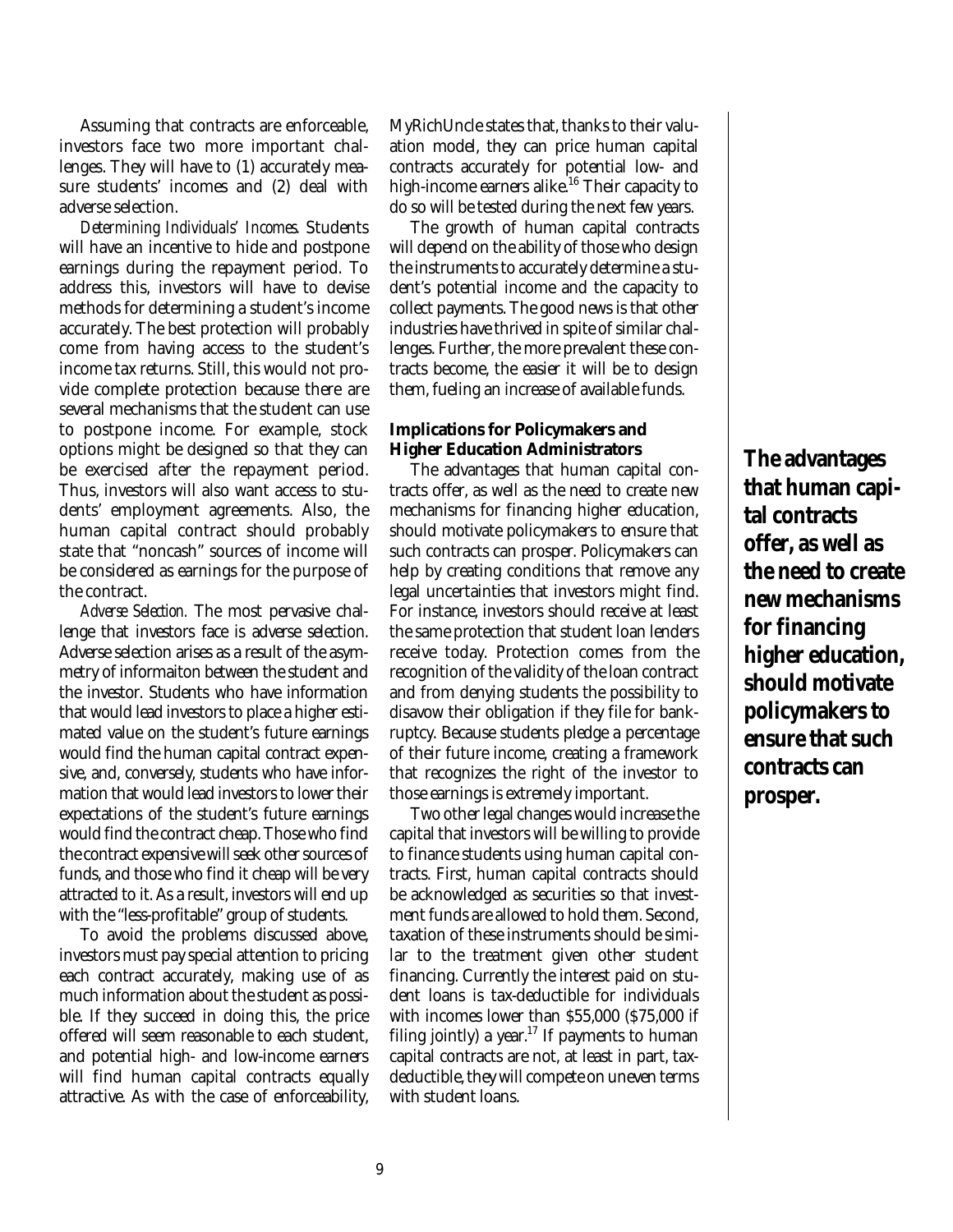Because human capital contracts would increase competition, they will presumably find resistance from those institutions that find shelter in the current less-than-perfect market conditions. At the same time, those institutions that are more efficient in imparting education will welcome human capital contracts. Thus, from the point of view of higher education administrators, human capital contracts can be seen as an opportunity and a threat. Although they represent an opportunity to increase funding, they will expose the true costs and economic benefits of particular schools. To increase funding, higher education institutions should take steps to design and create human capital funds, possibly targeted to alumni, parents, and other members of the institution's community. By doing so, they will be taking advantage of the opportunities that human capital contracts offer.

## **Conclusion**

The advent of human capital contracts should be welcomed at a time when new ways of financing higher education are needed. Their introduction will benefit students through better financing conditions, lower overall costs, and increased competition in the higher education sector.

The popularity of these contracts will depend on the evolution of the legal framework in protecting investors. The role of policy in shaping this framework is thus of great importance for those students who would benefit from these contracts.

However, in spite of the challenges remaining, this alternative education funding instrument has already become a reality. MyRichUncle currently funds students using human capital contracts. Others plan to follow. For higher education administrators, this should translate into an opportunity to increase the funding available for their programs. Since the system already exists, they should try to benefit from it.

Human capital contracts should develop fully during the next few years. Once they are widely available, for both students and investors, the illiquid nature of investing in additional education will be greatly overcome, with great benefits going to those who need funding to continue their education. As a result, the whole higher education market will benefit from additional information, and students will be closer to the ideal of equality of opportunity. Every effort should be made to ensure that this dream becomes a reality.

#### **Notes**

1. Milton Friedman. *Capitalism and Freedom* (Chicago: University of Chicago Press, 1962), p. 107.

2. The concept that equates human skills and knowledge as a form of capital is not new. Adam Smith included it in his second book, *The Wealth of Nations*, when he listed "the acquired and useful abilities of all the inhabitants or members of society" as one of the components of fixed capital. See Adam Smith, *An Inquiry into the Nature and Causes of the Wealth of Nations*, Book 2, Chapter 1, ed. R. H. Campell and A. S. Skinner (Indianapolis: Liberty Fund, 1981; 1776).

3. At least since Milton Friedman and Simon Kuznets, *Income from Independent Professional Practice* (Cambridge, Mass.: National Bureau of Economic Research, 1945).

4. The most comprehensive compilation of those studies is George Psacharopoulos, "Returns to Investments in Education: A Global Update," *World Development* 22, no. 9 (September 1994): 1325–43.

5. After mentioning the idea as a footnote in Friedman and Kuznets, Friedman explored it more fully in his 1955 paper "The Role of Government in Education," later reprinted in Friedman, *Capitalism and Freedom.*

6. During the 1960s, several proposals were discussed by Congress for creating a system for financing higher education. Most of them involved income-contingent loans and a tax that students would have to pay upon graduation. None of those ideas prospered, and eventually the federal government introduced the existing federally guaranteed student loans. Bruce Johnstone offers a broad description of several proposals in his book *New Patterns for College Lending: Income Contingent Loans* (New York: Columbia University Press, 1972). For a more detailed explanation of the relationship between income-contingent loans and human cap-

**The introduction of human capital contracts will benefit students through better financing conditions, lower overall costs, and increased competition in the higher education sector.**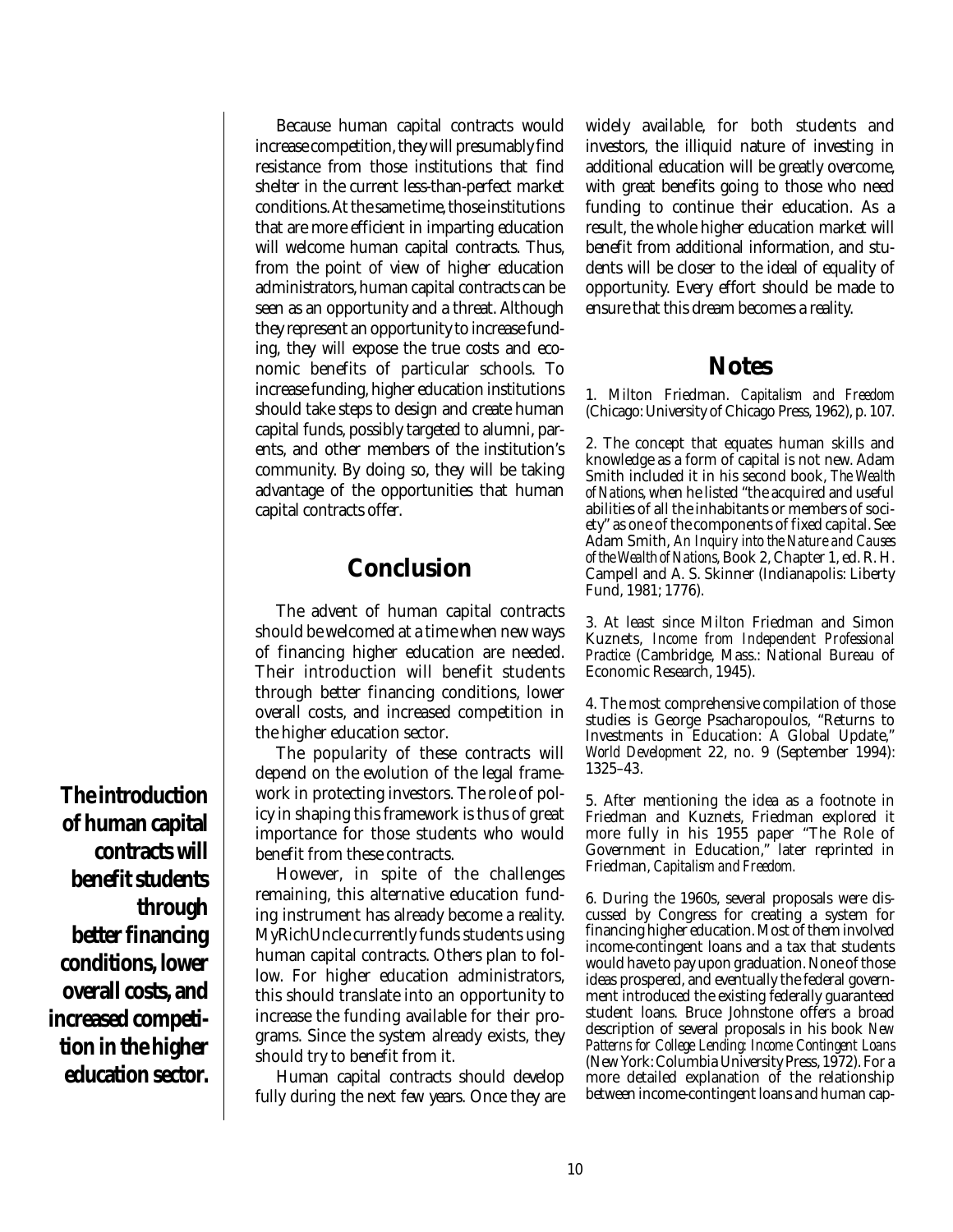ital contracts, see author's paper: "Human Capital Contracts and Human Capital Options, Characteristics, Valuation and Implementation," Working Paper 0014, Darden Graduate School of Business Administration, Charlottesville, Va., 2001, www.darden.virginia.edu/batten/btr\_papers.htm.

7. To my knowledge, the name "human capital contracts" and "human capital equity contracts" comes from Roy Chapman, CEO and founder of Human Capital Resources. See Randall Lane, "Colsobs," *Forbes*, November 4, 1996, p. 44. The structure of Chapman's instrument has some differences with human capital contracts as described in this document. In particular, he proposed to include a cap in the maximum amount that a student would pay. "Colsobs" was short for "Collateralized Students' Obligations."

8. This example typifies the nature of human capital contracts. Several factors will have to be considered at the moment of implementation. For instance, it is necessary to define what type of income will count (will an inheritance count as income?), and what will happen if John decides that he really doesn't want to join the workforce at all (for example, if he gets married and stays at home while his wife works). Those details in the design of the contract will not be addressed here.

9. Investors will benefit from diversification as long as students' future earnings are independent in some degree from each other. The value from diversification comes from obtaining the same average return on the investment, with a lower standard deviation. Harry Markowitz first rigorously described the principles of diversification in his paper "Portfolio Selection," *Journal of Finance* 7, no. 1, (March 1952): 77–91. Modern finance textbooks all explain the concept in detail. The reader is referred to Richard A. Brealey and Stewart C. Myers, *Principles of Corporate Finance* 6th ed. (New York: McGraw Hill, 2000), chap. 8, for more information on the topic.

10. In more technical terms, human capital contracts satisfy a concept of dynamic equity, rather than one of *static equity*. Needs-based subsidies usually consider the conditions of the individual when requesting student aid without regard of the success or failure the individual achieves in his or her productive life. Static equity is a more limited concept than dynamic equity, since the fates of students evolve over time. For a more elaborate discussion of static equity and dynamic equity, see Oosterbeek, "Innovative Ways to Finance Education and Their

Relation to Lifelong Learning," *Education Economics* 9, no. 3 (1998): 219–51.

11. Milton Friedman made the statement comparing selling a portion of future income to slavery while discussing his idea in *Capitalism and Freedom*. However, he considered condemnation of such contracts as irrational. See pp. 103–7.

12. The discussion can go much deeper on this fundamental point. It is pertinent to bring forward the 19th-century accusation against capitalism that stated that the worker was a slave (or at least, in Marx's terms, estranged) because he didn't own the fruits of his work. Alfred Marshall responded to this claim in his *Principles of Economics, an Introductory Volume,* 8th ed. (London: Macmillan, 1956), p. 466, by pointing out that the worker "sells his work, not himself." A similar statement could be made regarding human capital contracts: "the student sells part of his earnings, not himself." Going further, we should question contracts in which an individual agrees to work for a company in exchange for financing of education. In contrast to human capital contracts, this arrangement does limit the decisions that students can make regarding their careers.

13. For instance, MyRichUncle does not differentiate between men and women.

14. HCR lobbied Congress for a bill that contained four modifications to current laws: (1) validation of human capital contracts, (2) modification of bankruptcy laws, (3) clarification of tax treatment of human capital contracts, and (4) definition of human capital contracts as securities so that investment institutions can hold them. In my view, the first two points are the most crucial, as they enable the existence of human capital contracts and make them enforceable. The other two points, though very important, are not as determinant in the success of these contracts. They do, however, make them more attractive to investors and students.

15. MyRichUncle does not describe its financial product by this name but they can be credited with being the first firm to offer these contracts. More information about the firm can be found on their website, www.myrichuncle.com.

16. Telephone interview with Vishal Garg and Raza Khan, founders of MyRichUncle.com.

17. U.S. Code, Title 26, section 221.